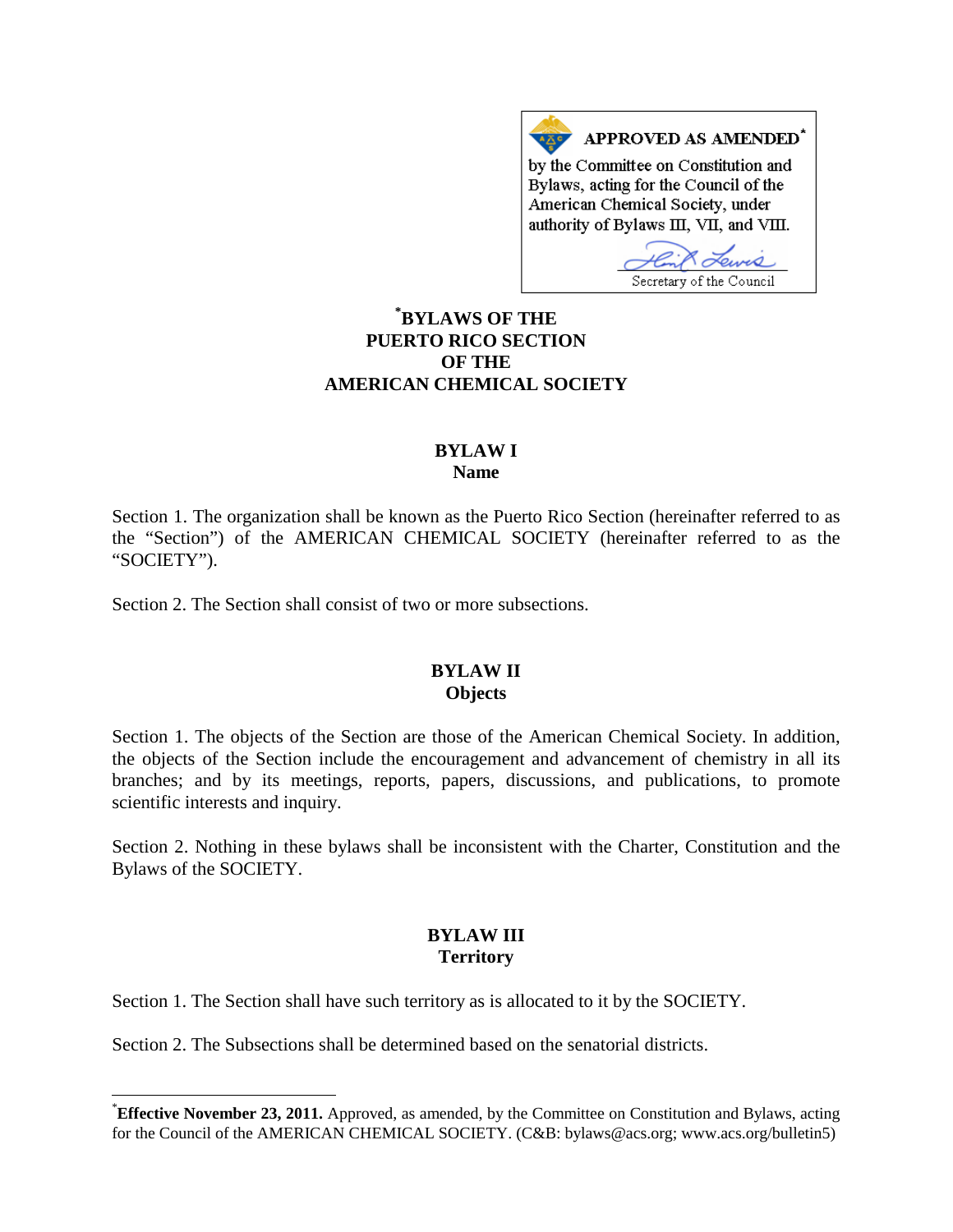## **BYLAW IV Members and Affiliates**

Section 1. The rolls of the Section shall include those MEMBERS, STUDENT MEMBERS, and Society Affiliates of the SOCIETY residing in the territory of the Section provided that exceptions to this rule shall be made in conformity with the Constitution and Bylaws of the SOCIETY.

Section 2. All members of the Section shall be entitled to vote. STUDENT MEMBERS may only hold the position of Subsection Representative.

Section 3. The Section may have Local Section Affiliates as authorized in the Constitution and Bylaws of the SOCIETY. Local Section Affiliates are entitled to all privileges of membership in the Section as provided in these bylaws, save those of voting for or holding an elective position of the Section, voting on Articles of Incorporation and bylaws for the Section, or serving as a member of the Executive Committee. A Society Affiliate may not vote for or hold an elective position or vote on Articles of Incorporation or bylaws of the Section, or serve as a voting member of the Executive Committee.

#### **BYLAW V Officers, Manner of Election, and Eligibility**

Section 1.

- a. Only MEMBERS of the SOCIETY shall be eligible to serve in elective positions in the Section and Subsections. The mailing address of a Section member shall determine in which subsection the member can vote and hold office.
- b. The officers of the Section shall be a Chair, Chair-Elect, a Secretary, and a Treasurer as may be provided by the Constitution and Bylaws of the SOCIETY. The offices of Secretary and Treasurer may be held by one person.
- c. The officers of each Subsection shall be a Chair and a Chair-Elect. The Chair-Elect shall serve as the Secretary-Treasurer for the Subsection.

Section 2. The Chair-Elect, the Secretary and Treasurer of the Section, and the Chair-Elect of each Subsection shall be elected annually for a term of one year and shall so serve and further serve until their successors are duly elected. Councilors, Alternate Councilors, and Members-at-Large of the Executive Committee shall be elected for a term of three years and shall so serve and further serve until their successors are duly elected. The terms of Councilor(s) (if more than one), and of Alternate Councilor(s) (if more than one), shall be arranged to be in rotation, in accordance with the Constitution and Bylaws of the SOCIETY. The newly elected officers, Councilor(s) and Alternate Councilor(s) shall take office on January 1 each year. The Chair-Elect of the Section shall become the Chair of the Section for the year following, and the Chair-Elect of each Subsection shall become Chair of that Subsection for the year following.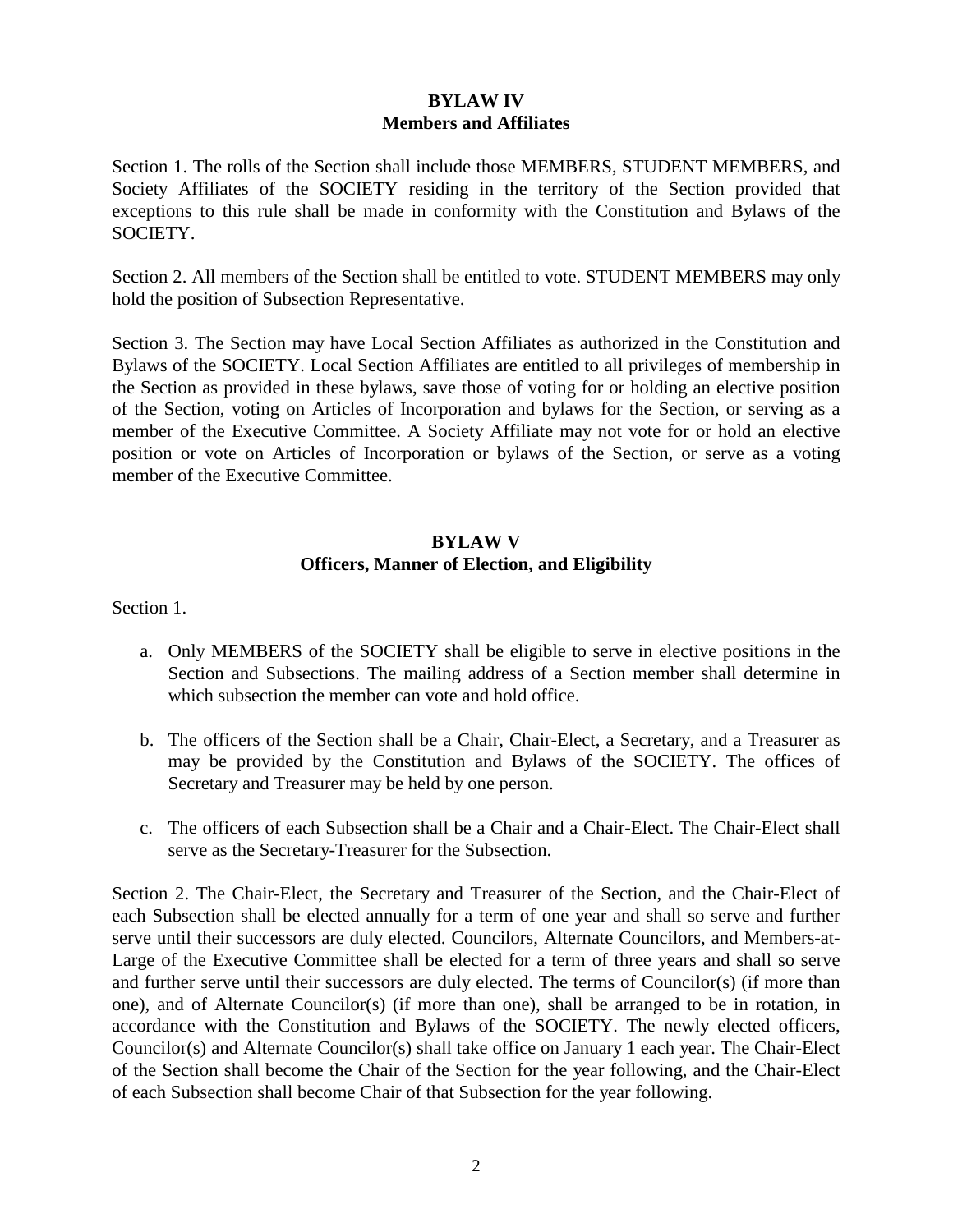Section 3. The Executive Committee of the Section shall fill any vacancy in its body and any vacant office by the appointment of any member of the Section qualified to hold office, and such member so appointed shall serve until the next annual election. The Executive Committee shall also fill any vacancy in the position of Councilor(s) or Alternate Councilor(s) by appointment of any MEMBER of the Section qualified to hold office, and such MEMBER so appointed shall serve until the next annual election, when the position shall be filled for the remainder of the unexpired term.

Section 4. At a Section meeting to be held prior to October 1 each year, the Chair shall ask for proposals for nominees for those elective offices that are to be filled for the ensuing year. The members present at the meeting shall ballot secretly and the two persons receiving the greatest number of votes for each office shall be the nominees. In case the Section is not called to a meeting as above provided, the Secretary shall distribute to each eligible member on or before said date, a nomination ballot. Each member shall nominate a candidate and return the nomination ballot to the Secretary within ten days after receipt.

Section 5. Whichever procedure is employed for selecting nominees, a list of MEMBERS shall accompany the nominations ballot. The Chair shall designate three tellers to determine the two nominees receiving the greatest number of votes for each office.

Section 6. The Secretary shall distribute a ballot to all members not later than twenty days thereafter. Together with this ballot, should be the names of the two nominees for each office. In accordance with the SOCIETY's Bylaws, balloting procedures should ensure fair balloting that is open to all eligible members, protection against fraudulent balloting, and the timely reporting and archiving of balloting results.

Section 7 All valid ballots cast as provided elsewhere in these bylaws received by the Secretary on or before noon of the Monday preceding the annual meeting shall be counted by three tellers appointed by the Chair and the tellers shall make appropriate report of the balloting at the annual meeting. In case of a tie vote for any elective office, the members present at the annual meeting shall forthwith proceed to decide between the tied candidates by a simple majority vote by secret ballot, and shall further proceed in the same manner to fill any vacancies that may exist due to the death, resignation, refusal or inability to serve of any of the officers or elected candidates.

## **BYLAW VI Duties of Officers**

Section 1. The duties as may be assigned by the Executive Committee shall be such as usually pertain to their offices together with those required by the Constitution and Bylaws of the SOCIETY and such other duties as may be assigned by the Executive Committee.

Section 2. The Treasurer shall be bonded in a suitable manner if, when and as the Executive Committee so provides.

Section 3. The Treasurer shall receive and deposit all funds paid to the Section in the name of the Section, and shall disburse funds of the Section upon vouchers approved by the Chair.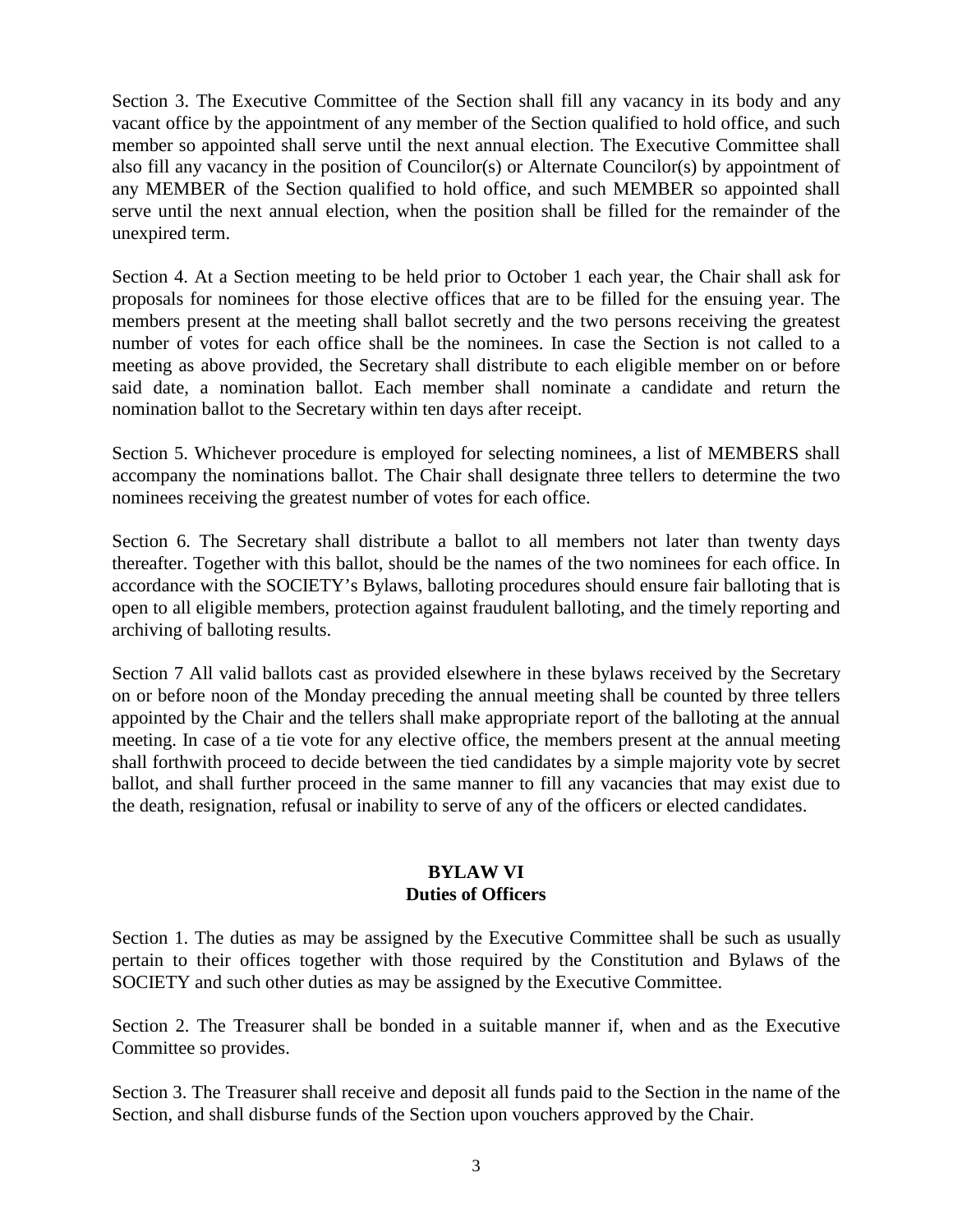Section 4. The duties of the officers of each Subsection shall be to coordinate the professional, social and student activities of the SOCIETY in the Subsection and to assist in the Section meetings held in the Subsection.

#### **BYLAW VII Committees and Their Duties**

Section 1. There shall be an Executive Committee and such other committees as may be necessary for the proper conduct of the affairs of the Section.

Section 2. Executive Committee shall consist of the officers of the Section and Subsections as described elsewhere in these bylaws, and of the Immediate Past Chair of the Section. The Executive Committee shall have control of the affairs, funds and property of the Section and all other matters not otherwise provided for in these bylaws.

Section 3. All committee appointments not otherwise provided for in these bylaws shall be made by the Chair as necessary.

#### **BYLAW VIII Meetings**

Section 1. The Section shall meet regularly upon due notice at such times and places as may suit its convenience, provided that at least two meetings are held per calendar year, one of which meetings shall be known as the annual meeting. The annual meeting shall be held not later than December 1 of each calendar year.

Section 2. The Section shall have special meetings upon the request of a majority of the Executive Committee or upon the request of 15 percent of the members of the Section. The calls for special meetings shall recite the exact nature of the business to be transacted and no other business shall be considered at such meetings.

Section 3. A quorum for regular and special meetings of the Section shall consist of 15 percent of the members of the Section. In the absence of a quorum, regular and special business meetings shall adjourn to a date not earlier than two weeks thereafter. The Secretary shall notify all members in writing within three days after adjournment of the date set for the next meeting.

Section 4. The Executive Committee shall meet upon due notice at such times and places as may suit its convenience upon call of the Chair or upon request of a majority of its members. The order of business shall be fixed by the Chair with due allowance for the discussion of any business that may arise.

Section 5. A quorum for an Executive Committee meeting shall consist of a majority of the members of the Committee. In the absence of a quorum, the meeting shall adjourn to a date not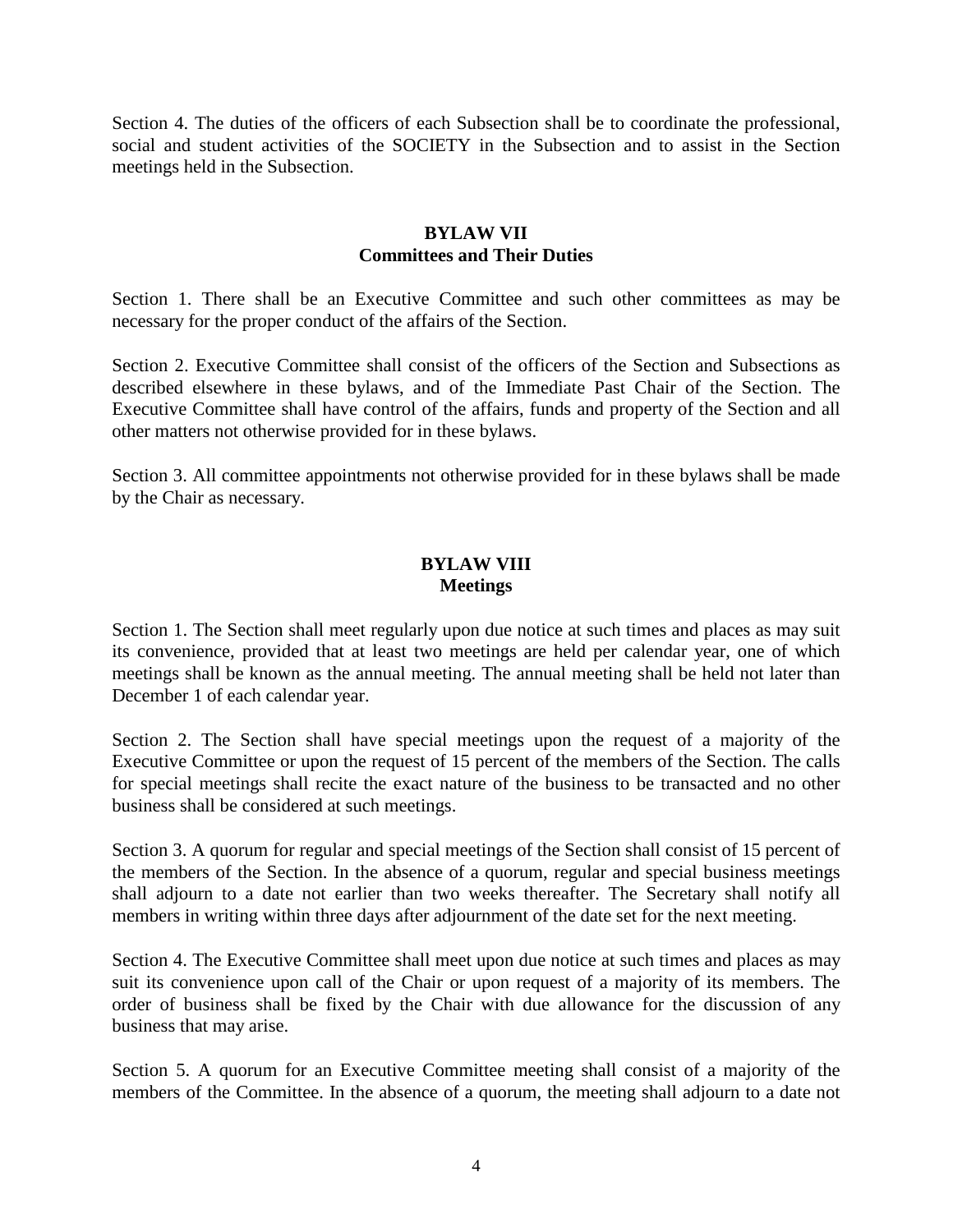earlier than a week thereafter, provided that each member of said Committee is duly notified two days in advance.

Section 6. At regular meetings of the Section the order of business shall be as follows:

- a. Minutes of previous meeting
- b. Reading of papers
- c. Reports of officers
- d. Reports of committees
- e. Miscellaneous business
- f. Adjournment

Section 7. The regular order of business at a regular meeting may be suspended by a majority vote of the members present.

Section 8. The parliamentary procedure, for all Section meetings, not specifically provided in these bylaws, shall be subject to *Robert's Rules of Order Newly Revised*.

# **BYLAW IX Dues, Funds, Donations, and Bequests**

Section 1. All assigned STUDENT MEMBERS and MEMBERS except members in emeritus status of the SOCIETY may annually be assessed such local dues as the Executive Committee may determine. Local Section Affiliates will be assessed at least the minimum dues amount, in accordance with the Constitution and Bylaws of the SOCIETY.

Section 2. The raising and collecting of funds other than dues may be provided by suitable resolution adopted at a regular or special meeting of the Section by a majority vote of the members present, subject to the provisions of the Constitution and Bylaws of the SOCIETY.

Section 3. Donations or bequests of funds or property may be accepted by suitable resolution adopted at a regular or special meeting of the Section by a majority vote of the members present, subject to the provisions of the Constitution and Bylaws of the SOCIETY.

Section 4. In order to help finance continuation of the Senior Technical Meeting and the Centennial Lectureship Series, the Section shall establish a fund to be supported by voluntary tax-deductible contributions of \$15.00 per year to be requested of Section MEMBERS and affiliates.

## **BYLAW X Dissolution**

Upon the dissolution of the Section, any assets of the Section remaining thereafter shall be conveyed to such organization then existent, within or without the territory of the Local Section, as is dedicated to the perpetuation of objects similar to those of the AMERICAN CHEMICAL